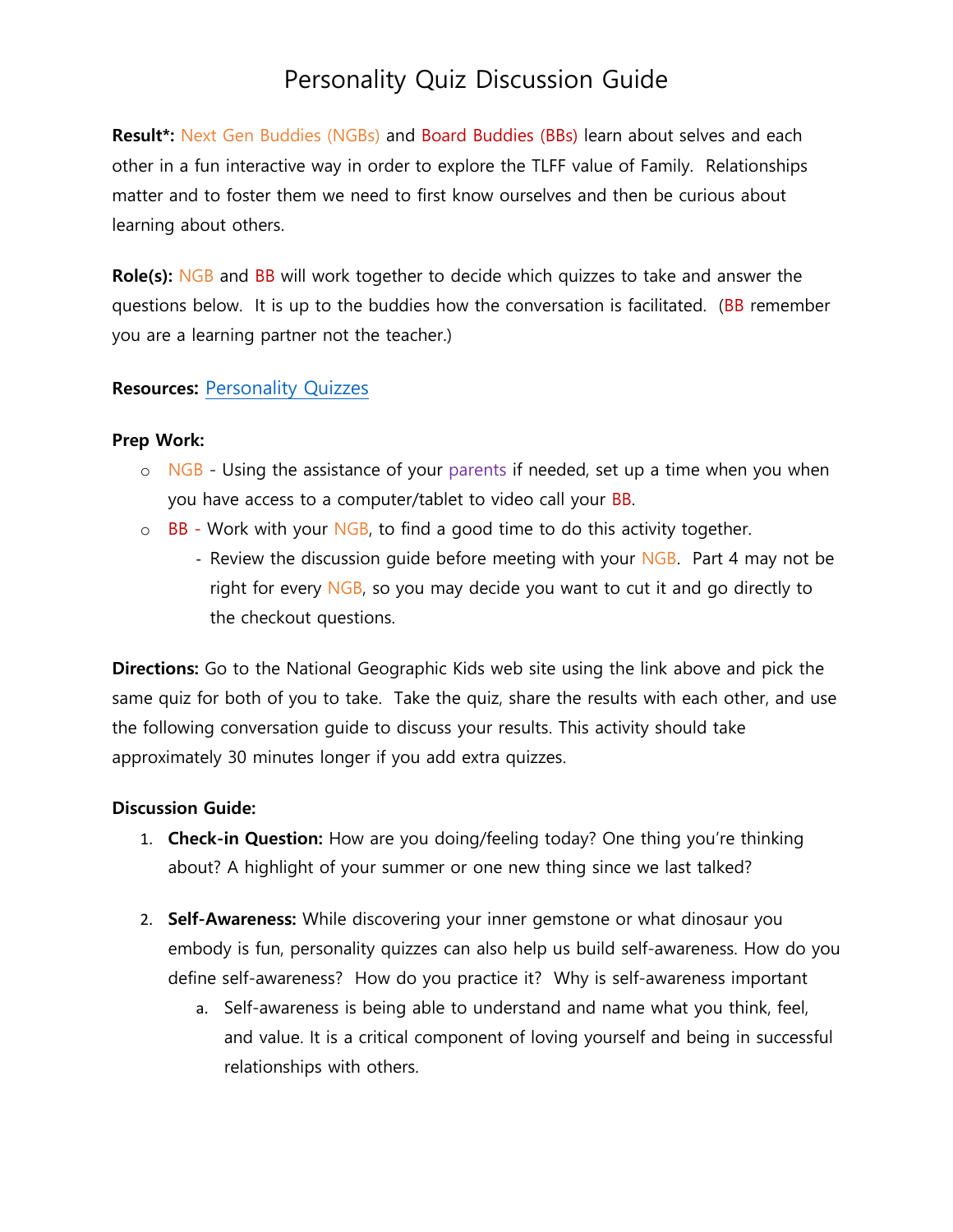### **3. Personality Quiz:**

- **Round 1:** Working with your buddy choose one of the National Geographic Personality Quizzes for both of you. Take the quiz, answering as honestly as you can about yourself.
	- o Look back at your result and read the short description underneath. Does it accurately describe you or not? What do you agree with and what doesn't match up?
	- o What about your buddy's results? How do they match or not match what you know about them?
- **Round 2:** Go back to the main menu and pick a new quiz to take. BB take the quiz for yourself. NGB try to put yourself in your BB's shoes and answer the questions the way you think they would.
	- o What was easiest/hardest about answering the questions for someone else?
	- o When you were unsure of what the other person would choose, how did you make a decision?
	- $\circ$  Do the results match up? If they don't, who do you think got the result that better matches the person you were taking the quiz for?
- **Round 3:** Retake the same quiz and switch roles. This time NGB takes quiz for yourself. BB try to put yourself in your NGB's shoes. Answer the above questions.
- **Round 4:** Go back to the main menu and pick a new quiz to take. This time instead of picking the answers that you like the most pick the ones you like the **least.**
	- o Read through your results. Do they accurately describe you? What does your buddy think?
	- o Personality Quizzes are only sometimes based on actual scientific methodology. Oftentimes results are made to be generic so they can loosely apply to almost anyone in some way. Knowing this, look back at your results and ask your buddy if the results could describe them.
- **Round 5:** Retake the same quiz and this time pick the items you like the **most.**
	- o Share your results with each other.
	- o How is the result description better this time? Worse?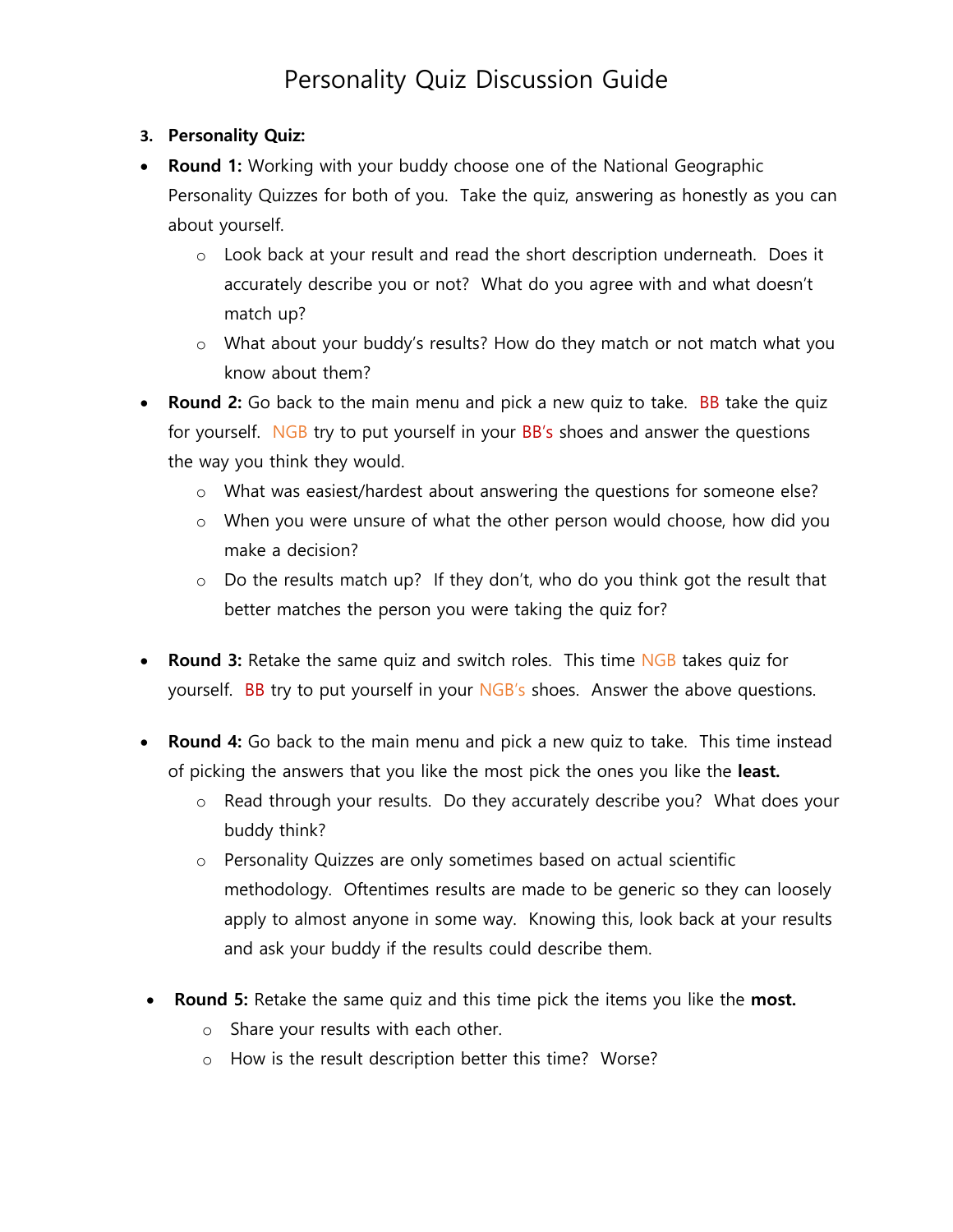**4. Self-Awareness in Relation to Others:** We all need encouragement, wisdom, and inspiration. Sometimes, we need these things to come from people outside of us to help us feel motivated, stay grounded, and put things into perspective. Selfawareness can also help us to identify who we want to surround ourselves with.\*\*

Review the list below of types of people to surround yourself with and think about the people in your life -- your friends, family, teachers, coaches, etc.

• Whose names come to mind for the categories below? What is an example of an action or behavior they've exhibited that demonstrates the category? Do you have more people in one category vs another? Which category/ies best apply to you? Your BB/NGB?



**The optimist/cheerleader:** This person naturally passes positive energy to others around them. No matter what you're going through, they can show you the positive side. This is the person you can always count on to lift your spirits, motivate you through challenges, and make you smile.

**The planner:** Having someone goal-oriented, with superb planning skills can help you to figure out what your next move should be or help you with making decisions.



**The trailblazer/adventurer/traveler:** These are people who take the road less traveled, do things outside of their comfort zone, choose different experiences, and take risks. This friend will help you out of your comfort zone and teach you things about people, society, or world cultures that you probably never knew.



**Has overcome adversity:** Having someone in your life who has overcome adversity, gone through life-changing events, and faced challenges can help you keep an open mind about others and avoid quick judgments.



**The authentic friend:** This is the friend with whom you can be yourself, and never feel judged or like you have to change who you are. You trust them and know that they will be honest with you.



**The listener:** When your friends actually listen to you and try to understand your struggles, dreams and goals, you will feel heard and safe to make improvements in your life. This is the friend you can go to when you need a hug, shoulder to cry on, or someone to just listen.